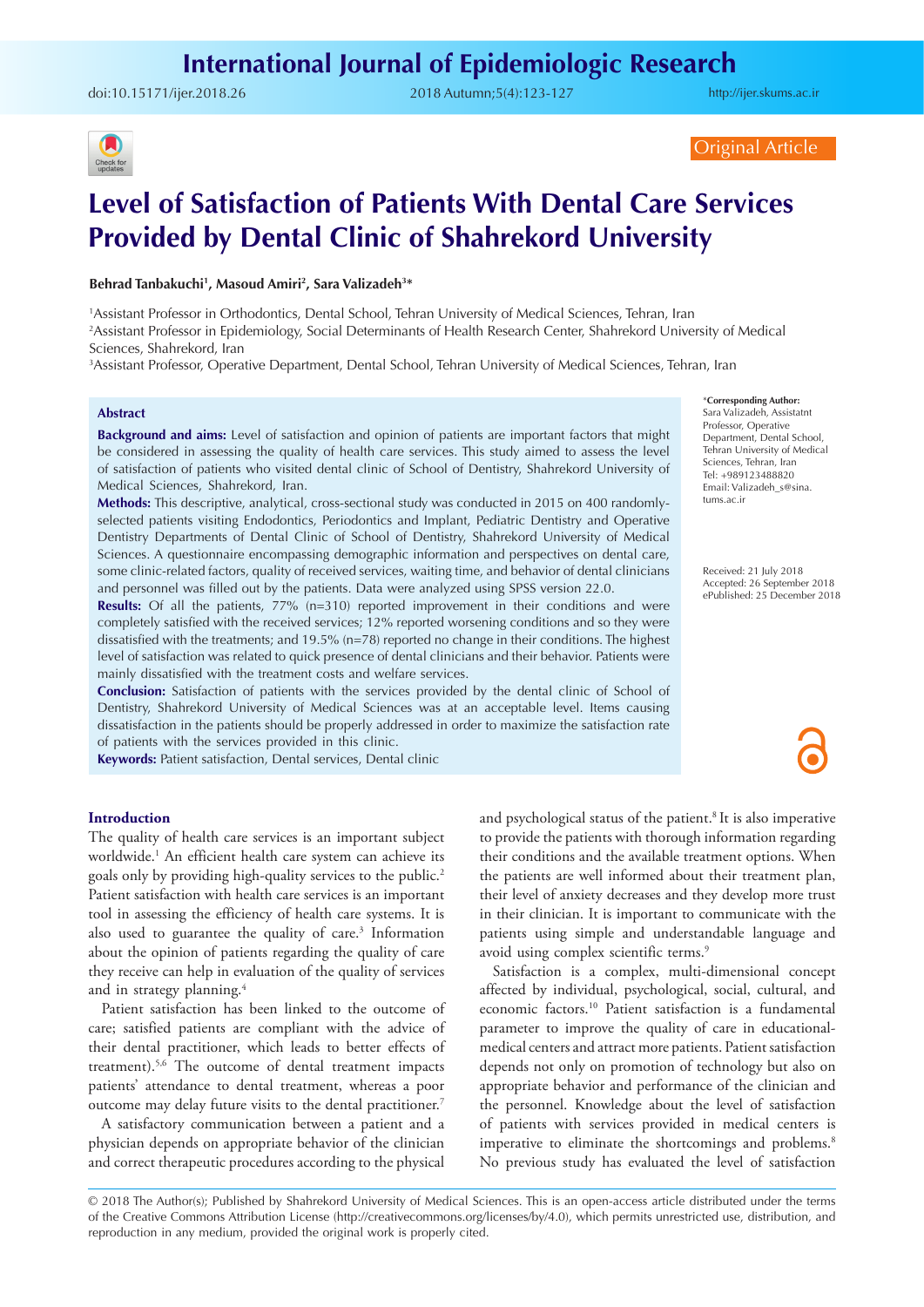of patients visiting dental clinic of Shahrekord University of Medical Sciences. Thus, this study aimed to assess the level of satisfaction of patients with services provided in the dental clinic of Shahrekord University of Medical Sciences. Information was collected using a questionnaire that may form a framework for further development of questionnaires in this area. Eventually, administrators could apply these questionnaires to get the perspectives of patients in order to improve the quality of care provided in their clinics.

# **Methods**

This descriptive, analytical, cross-sectional study was conducted on 400 patients visiting Endodontics, Periodontics and Implant, Pediatric Dentistry and Operative Dentistry Departments of Resalat Dental Clinic, affiliated to School of Dentistry, Shahrekord University of Medical Sciences, Shahrekord, Iran, in 2015.

Minimum sample size was calculated to be 384 patients according to the Cochrane's formula as well as previous studies. Thus, a total of  $400$  patients (n=100 from each department) were randomly chosen and enrolled to account for possible dropouts. According to estimates, the mean number of patients vising the 4 aforementioned departments was 1500. Thus, one out of every 4 patients was randomly chosen and questioned (regular randomization). Patients were randomly chosen from the list of patients visiting each department and after provision of services, they were questioned either through face-to-face or phone interviews. For departments such as endodontics, where the satisfaction of patients should be evaluated a couple of days after the treatment, patients were contacted on the phone. For pediatric patients, the questionnaire was filled out by interviewing the parents or patient companions. The reliability of the questionnaire used in this study was previously confirmed.11 Patients were ensured about the confidentiality of their information and reassured that their responses would not affect their treatment course or quality of services. They were requested to honestly answer the questions.

The questionnaire included 2 sections with descriptive and analytical questions. Patients visiting the abovementioned departments were questioned about their age, gender, marital status, level of education, occupation, number of visits to this clinic, frequency of visits to private sector, and outcome of treatment. To gain knowledge about the level of satisfaction of patients, questions were classified into 11 sections. The answer choices to questions about general satisfaction were "not satisfied at all", "not satisfied", "no opinion", "satisfied", and "completely satisfied" and scored from 1 to 5, respectively. The sum of scores of each patient was used as a criterion of satisfaction with the quality of services provided. Thus, level of satisfaction of each patient was minimally 5 and maximally 55. After completion, the questionnaires were analyzed. Data were analyzed using SPSS version 22.0 via *t* test and one-way ANOVA.

# **Results**

The opinions of 400 patients between the ages of 3 and

70 years (mean age of 24.97±14.73 years) visiting the 4 aforementioned departments were collected using a questionnaire. Table 1 shows the demographic characteristics of the patients.

It should be noted that 296 patients (74%) had a history of visiting private sector while 104 (26%) were not visited in private sector for dental services.

Considering the data collected through the questionnaires, 77.5% (n=310) stated that their conditions improved and they were completely satisfied with the services provided; 12% reported that their conditions worsened and they were dissatisfied; and  $19.5\%$  (n = 78) reported no change in their conditions.

Significant correlations were noted between the level of satisfaction of patients and frequency of visits, waiting time for admission, waiting time for dental clinician visit, behavior of the personnel, providing patients with adequate information, and costs of services (*P*<0.05); however, the age, sex, marital status, and history of dental visits to private sector did not significantly affect the level of satisfaction of patients  $(P>0.05)$ .

The highest level of satisfaction of patients was related to short waiting time, behavior of dental clinicians and personnel and infection control precautions. Patients with bachelor's degree and lower level of education were more satisfied with dental services than others. The highest and the lowest level of satisfaction of patients was related to services provided in endodontics and periodontics departments, respectively.

**Table 1.** Demographic Characteristics of Patients

| Variable                                 | No. (%)     |
|------------------------------------------|-------------|
| Gender                                   |             |
| Female                                   | 271 (55.34) |
| Male                                     | 179 (44.8)  |
| Marital status                           |             |
| Single                                   | 226 (56.5)  |
| Married                                  | 174(43.5)   |
| Level of education                       |             |
| Illiterate                               | 73 (18.3)   |
| Elementary school                        | 57 (14.3)   |
| Middle school                            | 37(9.3)     |
| High-school diploma                      | 90 (22.5)   |
| College education                        | 52 (13)     |
| Bachelor's degree or higher              | 91 (22.8)   |
| Occupation                               |             |
| Unemployed                               | 181(45.3)   |
| Retired                                  | 3(0.8)      |
| Working for public sector officially     | 61 (15.3)   |
| Working for public sector with contrast  | 28(7)       |
| Working for private sector officially    | 9(2.2)      |
| Working for private sector with contract | 118(29.5)   |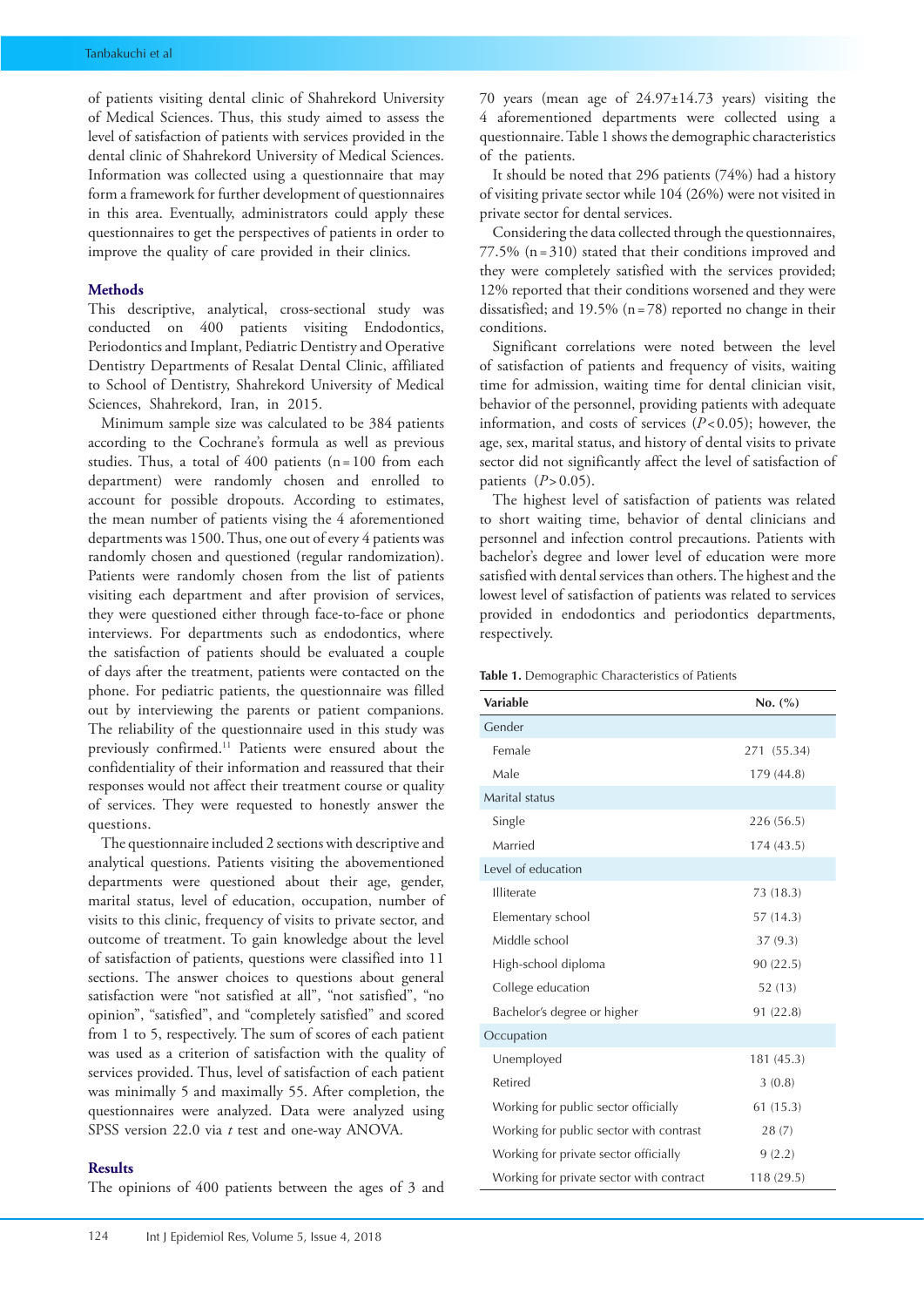# **Discussion**

According to the data collected via the questionnaire, 77.5%  $(n=310)$  of patients reported that their conditions improved and they were completely satisfied with the received services; 12% reported that their conditions worsened and they were dissatisfied; and 19.5% (n=78) reported no change. This study showed that 12% of patients visiting the dental clinic of Shahrekord University of Medical Sciences were not satisfied with the services. Moreover, according to the results, significant correlations was found between the level of satisfaction of patients and frequency of visits, waiting time for admission, waiting time for dental clinician visit, behavior of the personnel, providing the adequate information, and costs of services (*P*< 0.05); however, the age, sex, marital status, and history of dental visits to private sector did not significantly affect the level of satisfaction of patients (*P*>0.05). The highest level of satisfaction of patients was related to short waiting time, behavior of dental clinicians and personnel, and infection control precautions. Patients were mostly satisfied with the behavior of dental clinicians and personnel, short waiting time for dental clinician visit, and infection control precautions. Furthermore, patients were mainly dissatisfied with the costs, welfare services, and waiting time for admission to initiation of treatment. Patients with Bachelor's degree or lower level of education were more satisfied with dental services than others. However, the difference between the groups with different levels of education was not significant. Moreover, the retired patients and public sector employees were more satisfied with the services than others and the private sector official employees had the least satisfaction with the services. No significant difference was observed in the number of male and female patients. The highest and the lowest level of satisfaction of patients was related to the services provided in endodontics and periodontics departments, respectively. However, this difference was not significant and the patients were generally satisfied with the services provided by all four departments.

Several studies have evaluated different aspects of patient satisfaction with dental care services.<sup>1,4,12</sup> However, only a few studies have clearly reported the percentage of dissatisfied patients. Razmi and Talary reported that 42% of patients visiting School of Dentistry of Tehran University of Medical Sciences were not satisfied with the received services.<sup>9</sup> Considering the high number of patients visiting School of Dentistry of Tehran University of Medical Sciences, the number of patients (550) evaluated in that study seemed to be a small sample size. Additionally, the questionnaires were not filled out in the same manner by all the patients, since some of the questionnaires were filled out by the patients themselves while some others were filled out by the researcher over the phone and some others were completed by the patient companions. Another study reported that 61.4% of patients visiting dental clinic of Izmir Dental School, Turkey, were dissatisfied with the services.<sup>13</sup> This study was conducted on 1000 patients; however, there were 33% dropouts and only 674 out of 1000 questionnaires were returned. Moreover, the questionnaires were collected immediately after completion of primary examination and radiography and before the completion of treatment; thus, it was not clear whether the opinion of patients changed after completion of treatment or not.

A study conducted in Guilan Dental School stated that infection control was an important factor affecting the level of satisfaction of patients.<sup>11</sup> In a study by Razmi and Talary, patients were mostly dissatisfied with the costs of treatment.9 Klingenberg and Stahlnacke also emphasized the significance of the costs of treatment when it comes to patient satisfaction<sup>14</sup> similar to Shiraz study.<sup>15</sup>

Bayat and Heidarzadeh also stated that by an increase in the educational level of patients, the level of satisfaction with the services decreased.16 In most similar studies, the frequency of female dental patients was higher than that of male dental patients.17 In some studies, patients had the least satisfaction with the endodontics department, probably due to multiple treatment sessions.<sup>18</sup> Dissatisfaction with dental care services has been reported to be the main reason for not showing the inclination to continue the treatment and to change the dentist and go to a different dentist.<sup>19</sup> Therefore, it is highly important to achieve patient satisfaction.

Higher percentage of satisfaction in our study compared to the aforementioned 2 studies $11,12$  may be related to different methodologies in terms of data collection tools, factors evaluated and dissimilarity of questions and answer choices. However, the results indicated that the level of satisfaction of patients with this clinic was relatively optimal. A significant inverse correlation existed between the frequency of visits to departments and level of satisfaction of patients. In other words, the higher the frequency of visits, the lower the level of satisfaction would be. This is somehow expected because by an increase in the frequency of visits, the time and cost spent and the risk of pain also increase, which can result in patient dissatisfaction. The significant inverse correlation between the time spent for admission and the level of satisfaction is also expected and is due to the high number of patients visiting this clinic.<sup>12</sup> Appropriate communication between the clinician and the patient can help in calming the patient, and thus, the clinician can better explain the situation and treatment plan to the patient; thus, the patient feels that the clinician keeps the situation under control. This finding highlighted the significance of appropriate behavior of clinicians and personnel and their proper communication with the patients, which helped the patients undergo treatment with peace of mind. Dental clinicians and personnel should not only receive the scientific and practical information regarding their field of work, but also must learn appropriate behavioral techniques to communicate with the patients and increase their satisfaction.<sup>14</sup> The significance of the behavior of dental clinicians has been emphasized in many previous studies and the behavior of dental clinicians has been among the most important factors affecting patient satisfaction.<sup>13,15</sup>

Adherence to infection control protocols and precautions is imperative in all medical and dental centers. Dental clinics are among the areas with high risk of transmission of communicable diseases such as AIDS and hepatitis.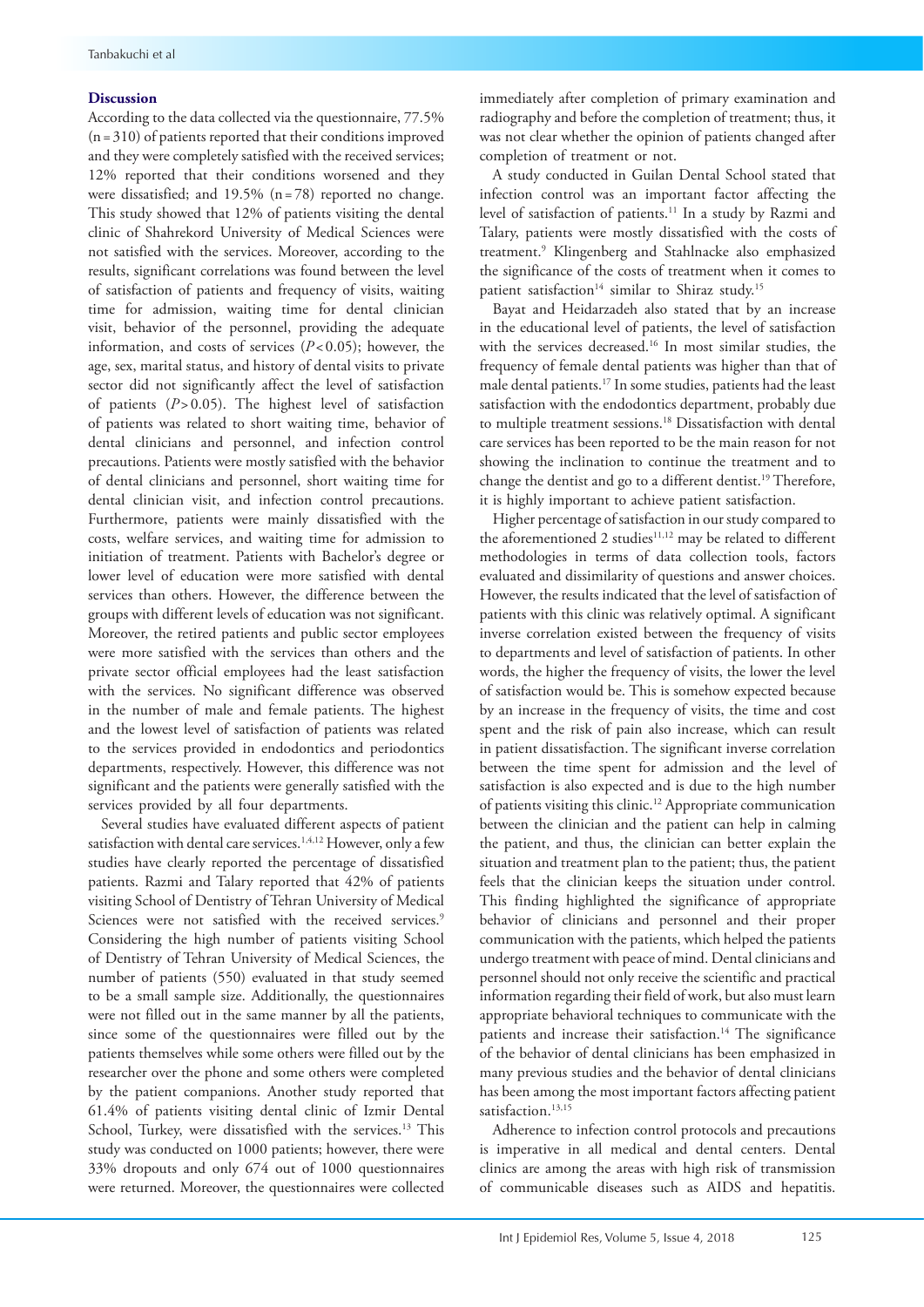Thus, infection control precautions are highly important in patient satisfaction.<sup>12</sup>

The cost of treatment services is among the fundamental parameters considered by the patients when choosing a treatment center, and greatly affects the level of satisfaction of patients. One major reason for patients visiting university clinics is the low cost of services provided in these clinics. Low cost of services is the main reason for high number of patients visiting these centers and affects their level of satisfaction. Most patients visiting these clinics are from the middle- and low-income socioeconomic classes. Thus, they expect the tariffs and the costs of services to be reasonably low. Coverage of services by dental insurance companies is also important. Increasing the coverage of dental services by the insurance companies and further cooperation of dental clinics with insurance companies can increase the level of patient satisfaction.

Inappropriate welfare services can also result in patient dissatisfaction. Dental clinics should have a large waiting room, clean restrooms, and sufficient parking lots. Long waiting time is expected considering the high number of patients and limited number of attending dental clinicians and staff.18

Obviously, by an increase in the educational level of patients, their level of expectations rises as well and may result in their dissatisfaction. Higher income level of private sector employees can be responsible for their higher expectations, which affect their level of satisfaction as well. One reason for higher demand of female patients for dental care services is greater attention of females to oral health and the fact that women often have more free time than men to visit crowded university dental clinics.19 The highest satisfaction rate of patients with the endodontics department may be due to the alleviation of pain after endodontic treatment.

One limitation of the studies on satisfaction of patients is that they consider equal value (weight) for all parameters while some of the parameters may not have equal weights. Moreover, some of the interviewees may not give an honest response to questions due to some personal or social considerations. This is especially common in face-to-face interviews. However, considering the large sample size of this study and the thorough explanation given to the patients by the interviewer regarding the objectives of this study, the results seem to be acceptably reliable and suitable to take corrective actions. It is suggested that the evaluation is done for other departments in this clinic. It is expected that the level of satisfaction of patients visiting the dental clinic of Shahrekord University improves with the time, given that the personnel are well-educated regarding proper communication with the patients and that the number of experienced dental clinicians working in this clinic increases. Future studies based on qualitative findings may also help determine why patients have these levels of satisfaction based on this primary analysis and this normative assessment.

#### **Conclusion**

According to the results of this study, level of satisfaction of patients visiting different departments of dental clinic of School of Dentistry, Shahrekord University of Medical Sciences was relatively favorable. However, considering the presence of a small percentage of dissatisfied patients, attempts must be made to improve the quality of care and services provided in this clinic.

# **Ethical Approval**

The study protocol was approved by the Ethics Committee of Shahrekord University of Medical Sciences..

# **Conflict of Interest Disclosures**

None.

# **Funding/Support**

None.

### **References**

- 1. Kashinath KR, Bharateesh JV, Agali C, Mythri H, Bennadi D, Kumar M. Factors affecting patient satisfaction among those attending an outpatient department of a dental college in Tumkur city-a survey. J Den Sci Res. 2010;1(2):1-10.
- 2. Williams B. Patient satisfaction: a valid concept? Soc Sci Med. 1994;38(4):509-16.
- 3. Sheppard M. Client satisfaction, extended intervention and interpersonal skills in community mental health. J Adv Nurs. 1993;18(2):246-59.
- 4. Bond S, Thomas LH. Measuring patients' satisfaction with nursing care. J Adv Nurs. 1996;23(1):747-56.
- 5. Noghrehkub H. Psychology in Dentistry. 1st ed. Tehran: Jazil; 1997.
- 6. Haghani M, Hemmati M. Dentistry Ethics. Tehran: Ghalam-e-Farzanegan; 1999.
- 7. Gurdal P, Cankaya H, Onem E, Dincer S, Yilmaz T. Factors of patient satisfaction/dissatisfaction in a dental faculty outpatient clinic in Turkey. Community Dent Oral Epidemiol. 2000;28(6):461-9.
- 8. Al-Mudaf BA, Moussa MA, Al-Terky MA, Al-Dakhil GD, El-Farargy AE, Al-Ouzairi SS. Patient satisfaction with three dental speciality services: a centre-based study. Med Princ Pract. 2003;12(1):39-43. doi: 10.1159/000068160.
- 9. Razmi H, Talary M. The evaluation of patient satisfaction in dental faculty, Tehran University of Medical Sciences 2003. J Islamic Dent Assoc Iran. 2005;17(2):82-9. [Persian].
- 10. Gurdal P, Cankaya H, Onem E, Dincer S, Yilmaz T. Factors of patient satisfaction/dissatisfaction in a dental faculty outpatient clinic in Turkey. Community Dent Oral Epidemiol. 2000;28(6):461-9.
- 11. Masoodirad H, Tabary R, Arefian MR. The evaluation of patient satisfaction in clinic of endodontics, Gilan dental school 2004. J Islamic Dent Assoc Iran. 2005;17:81-8. [Persian].
- 12. Haji Fattahy F, Rezaie M, Valaie N, Khosravanifard B, Haraji A, Mehrshadian M. Evaluation of patients' satisfaction of departments in Islamic Azad University Dental branch, in 2009. J Res Dent Sci. 2010;7(3):23-9. [Persian].
- 13. Esa R, Rajah P, Abdul Razak I. Satisfaction with the oral health services. A qualitative study among Non-Commissioned Officers in the Malaysian Armed Forces. Community Dent Health. 2006;23(1):15-20.
- 14. Klingenberg A, Walther W, Dorfer CE, Szecsenyi J. [Patient evaluation of dental care. Results of a written patient survey in dental practices]. Gesundheitswesen. 2008;70(8-9):525-31. doi: 10.1055/s-2008-1077061.
- 15. Ghapanchi J, Daghighafkar M, Azadi A, Sedaghati Shayesteh SS. Patients' satisfaction of dental care provided in Shiraz Dental School. Shiraz Univ Dent J. 2009;10(1):83-6. [Persian].